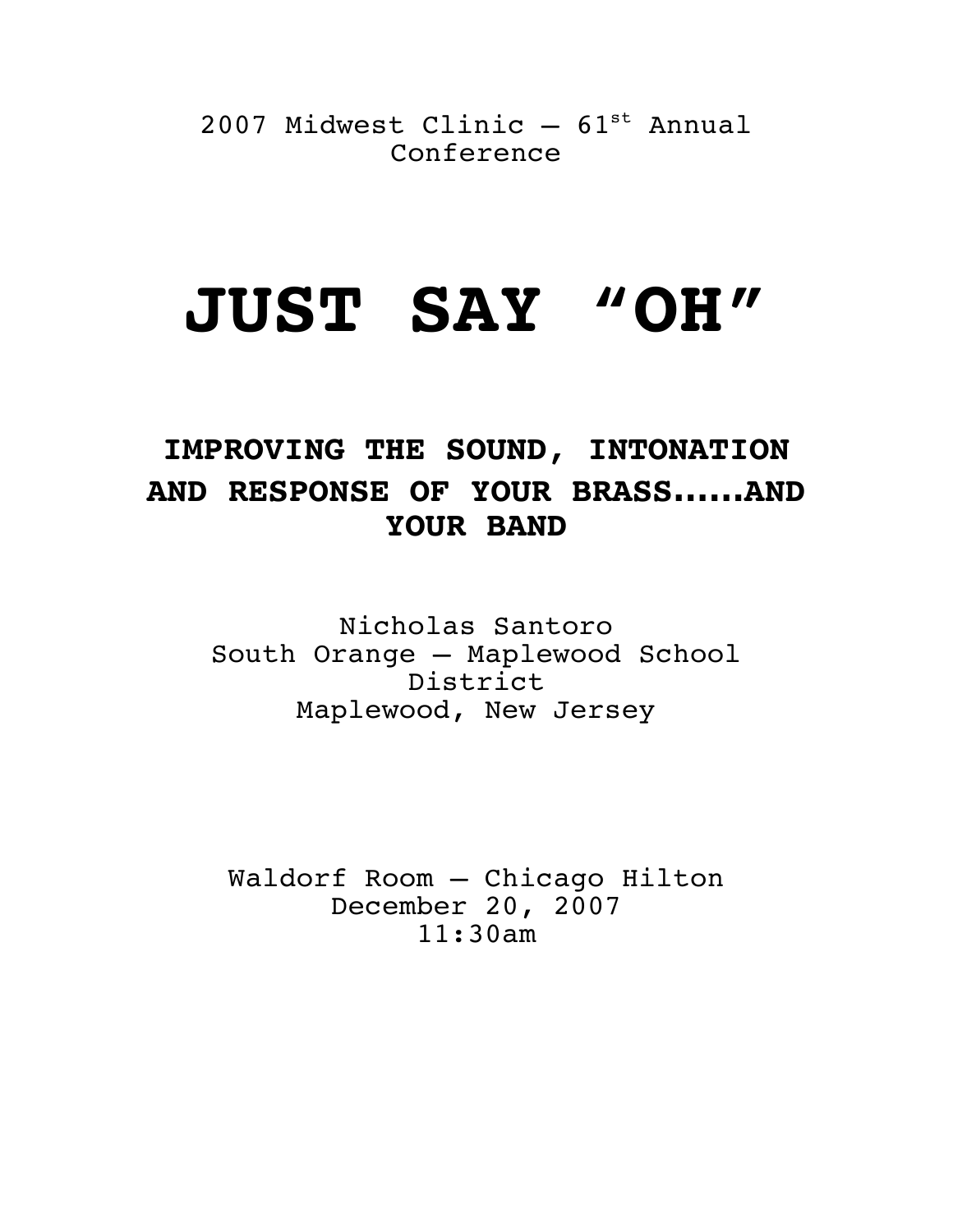### **JUST SAY "OH" IMPROVING THE SOUND, INTONATION AND RESPONSE OF YOUR BRASS……AND YOUR BAND**

#### **NICHOLAS SANTORO SOUTH ORANGE - MAPLEWOOD SCHOOLS, MAPLEWOOD, NEW JERSEY**

#### **I. OVERVIEW**

#### **II. GENERAL TIPS**

- HOLDING THE INSTRUMENTS
- SITTING VS STANDING
- PRESSURE
- FUNCTION OF THE INSTRUMENT

#### **III. INHALATION**

- HOW IT WORKS
- VISUALIZING YOUR INHALATION INFLATION
- HEAR YOUR INHALTION

#### **IV. FIVE STEPS TO PRODUCING A SOUND**

#### **STEP 1 – PLACE MOUTHPIECE ON LIPS**

• SLIDE MOUTHPIECE DOWN FROM MIDDLE OF THE NOSE TO THE PEAKS OF THE UPPER LIP

#### **\*\*\*\*\*RELAX EVERYTHING\*\*\*\*\***

#### **STEP 2 – INHALE BY SAYING "OH"**

- OPENS THE THROAT
- CREATES CUSHION FOR MORE LIP TO VIBRATE
- NO TENSION

#### **STEP 3 – TIME THE INHALATION**

- **1…..2…..3 BLOW**
- NO HESITATION

#### **STEP 4 – EXHALE BY SAYING "OH"**

• KEEPS CUSHION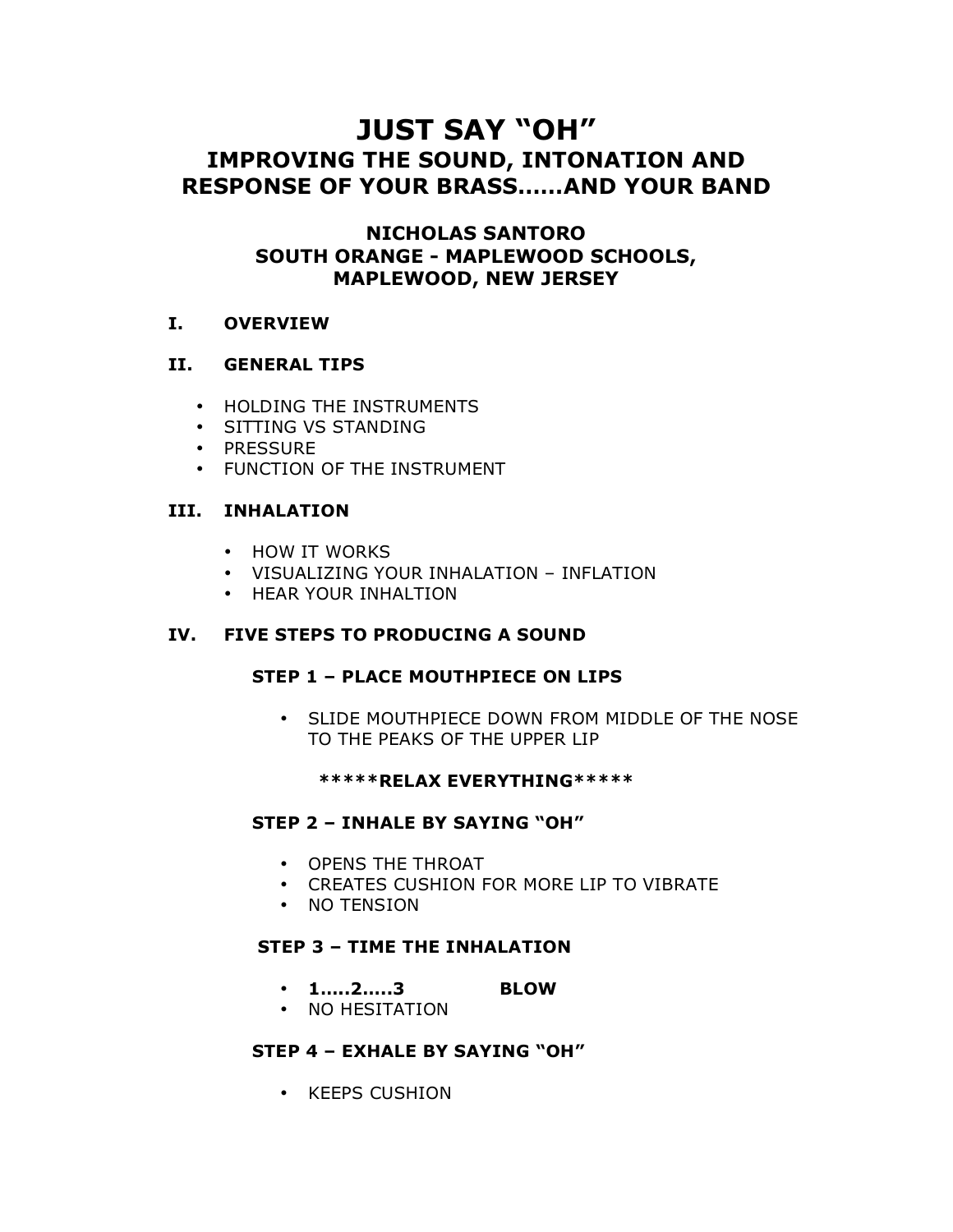- KEEPS THROAT OPEN
- WARM AIR

#### **STEP 5 – BLOW THROUGH THE INSTRUMENT**

- IMAGERY
- NO "FEEL"

#### **V. TONGUING**

- FUNCTION OF THE TONGUE ARBAN BOOK
- TONGUE PLACEMENT
- TONGUING A NOTE

#### **VI. JOURNEY TO THE CENTER OF THE PITCH**

- HOW DO YOU GET THERE?
- HOW DO YOU KNOW WHEN YOU GET THERE?
- WHAT CAN YOU DO WHEN YOU GET THERE?

#### **VII. TRANSFER TO YOUR BAND**

- EVERYONE BREATHES TOGETHER SAYING "OH" EVEN PERCUSSION!
- EVERYONE BLOWS TO A POINT AWAY FROM THEM
- "OH" AND THE WOODWIND EMBOUCHURE
- WORK WITH THE WOODWIND MOUTHPIECE ONLY
- •

Flute/head joint  $=$  A above the staff Clarinet/mpc & barrel= top line  $F#$ Alto Sax & Alto Clarinet/mpc  $= A$  above the staff Tenor Sax & Bass Clarinet/mpc =  $G$  above the staff Bari Sax/mpc  $=$  top space Eb

• TUNING

#### **VIII. ARTICULATION (STYLE) AND YOUR BAND**

- WWAS…..(WHAT WOULD ARBAN SAY?)
- "TOO" VS "TU"
- STYLE